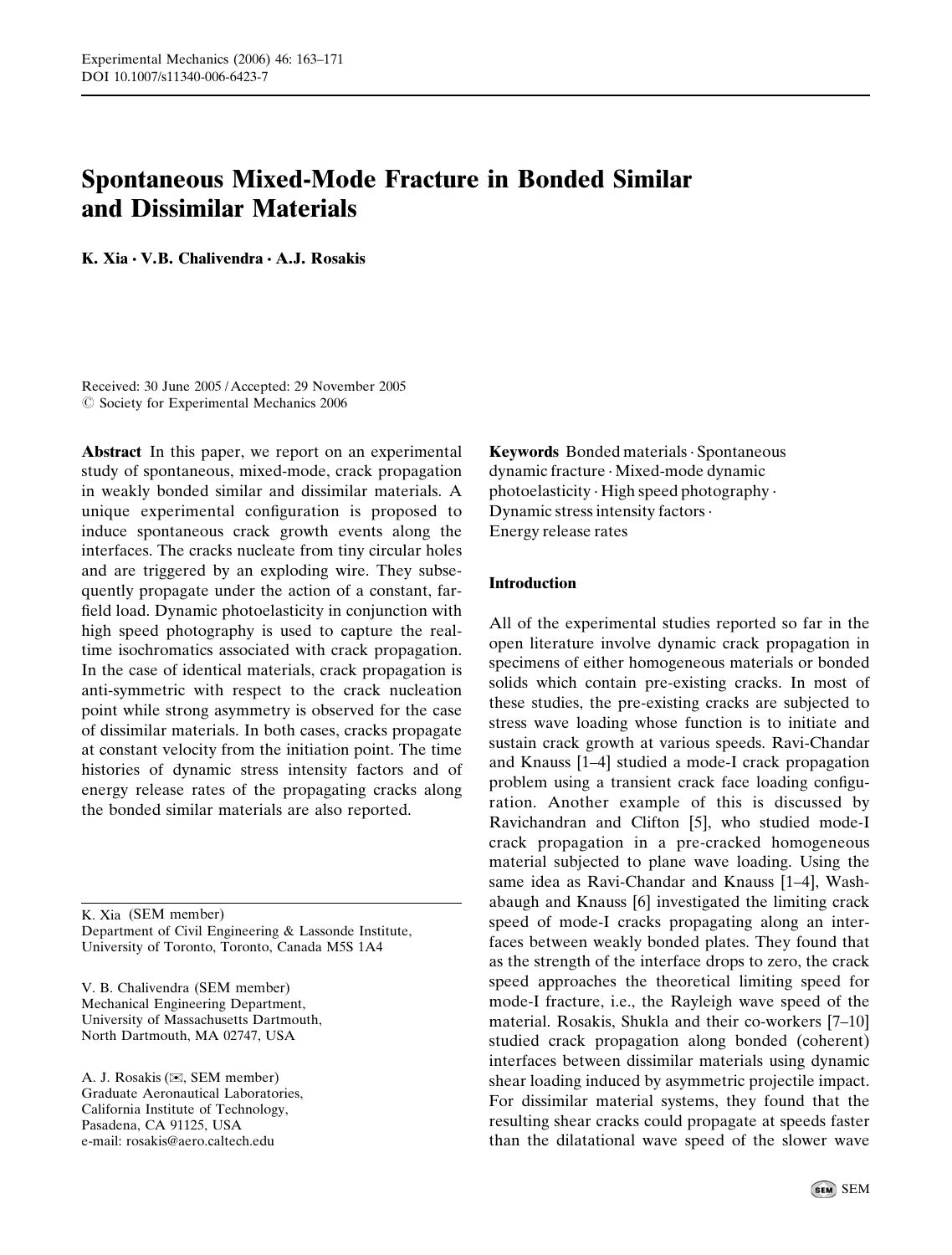speed constituent material, often becoming "supersonic" with respect to one side [11]. For similar material systems however, Rosakis et al. [12] found that shear cracks propagating along weak interfaces could grow at a speed faster than the shear wave speed of the material and they often approached the longitudinal wave speed for large enough loading or small enough bond strengths. Such cracks were called "supershear".

There are no experimental studies reported in the literature studying spontaneous crack growth processes, which occur in the presence of quasi-static preexisting loading and featuring crack growth from a zero initial length. There are a few important reasons that motivate the experimental investigation of spontaneous mixed-mode crack growth subjected to farfield loading. First of all, there are many practical examples involving spontaneous fracture and catastrophic failure of civic and defense structures. Such examples involve defects of initial sizes that are often negligible compared to a whole structure, which is subjected to quasi-static tensile loading. Secondly, most of the modern engineering materials, such as fiber-reinforced composites, graded and bonded materials and structures, have interfaces which are either coherent (have intrinsic strength and toughness) or incoherent (are either damaged or have frictional strength). Since interfaces are usually weaker than the constituent materials, their spontaneous interface failure is the dominant failure mechanism in such solids [13]. Indeed, any defects in such interfaces can ultimately serve as sites of catastrophic failure nucleation during the service life of the structure. Moreover, all experimental studies on dynamic crack propagation reported so far consider either purely mode-I or predominantly mode-II conditions as discussed above. Very few studies have been reported on mixed-mode crack growth along weak planes [14, 15]. Moreover, the spontaneous mixed-mode crack propagation parameter histories such as crack propagation velocities, stress intensity factors and energy release rates for bonded interfaces have not yet been investigated, though the understanding of these issues is vital in the design of most engineering structures.

Motivated by above issues, a novel experimental technique is designed and developed to induce spontaneous mixed-mode crack growth in both bonded identical and dissimilar plates. In order to simulate spontaneous fracture, an exploding wire technique is used to initiate fracture from a very small hole in the specimen. Far-field tensile loading is used to drive the subsequent dynamic crack propagation following crack nucleation. Dynamic photoelasticity in conjunction with high-speed photography is used to capture realtime isochromatic fringe patterns associated with the entire event. These fringe patterns are later analyzed for crack tip position and crack propagation velocities. For bonded similar plates, a nonlinear least-square method is used to determine dynamic mode-I and mode-II stress intensity factors, mode mixities and dynamic energy release rates from the isochromatic fringes. For bonded dissimilar plates, asymmetry of the stress field with respect to the point of crack nucleation is duly discussed.

#### Experimental Details

Two different birefringent materials, Homalite-100 and polycarbonate (9.5 mm in thickness) are used in this study. The material properties are listed in Table 1. The wave speeds are measured using ultrasonics while the rest of the properties are taken from the literature [16]. The dimensions of the specimens are 150 mm  $\times$ 150 mm. For bonded similar or dissimilar materials, two equally-sized plates of 150 mm  $\times$  75 mm each are used. Before bonding the two halves of the specimen, a small groove of 1 mm in width is made on the bonding interface of one of the two 150 mm  $\times$  75 mm plate along the thickness direction. A thin wire of 0.1 mm in diameter is placed in the small groove of sheet and two plates are bonded together using adhesive. Two different adhesives namely Loctite E-120HP (strong adhesive) and HARDMAN five minute epoxy (weak adhesive) are used to achieve different speeds. The average thickness of the adhesive is around  $100 \mu m$ . The static mode-I fracture toughness values of these adhesives (Loctite E-120HP and HARDMAN) when glued to two polycarbonate sheets are  $0.94 \text{ MPa-m}^{1/2}$ and  $0.46$  MPa-m<sup>1/2</sup> respectively. Single edge notch specimen configuration was used to obtain these static fracture toughness values. Figure 1(a) shows the experimental set-up used in this study. It consists of a laser light source, a set of circular polarizer sheets, a high speed camera, and an explosion box. A collimated beam is used to illuminate the specimen, which is

Table 1 Summary of optical and dynamic mechanical properties of photoelastic materials

| <b>Material Property</b>                   | Homalite-<br>100 | Polycarbonate |
|--------------------------------------------|------------------|---------------|
| Young's modulus $E$ (MPa)                  | 3860             | 2480          |
| Poisson's ratio $\nu$                      | 0.35             | 0.38          |
| Stress fringe value $f_{\sigma}$<br>(kN/m) | 23.6             | 7.0           |
| P Wave speed $C_P$ (km/s)                  | 2.104            | 1.724         |
| S Wave speed $C_s$ (km/s)                  | 1.200            | 0.960         |
| Density $\rho$ (kg/m <sup>3</sup> )        | 1230             | 1192          |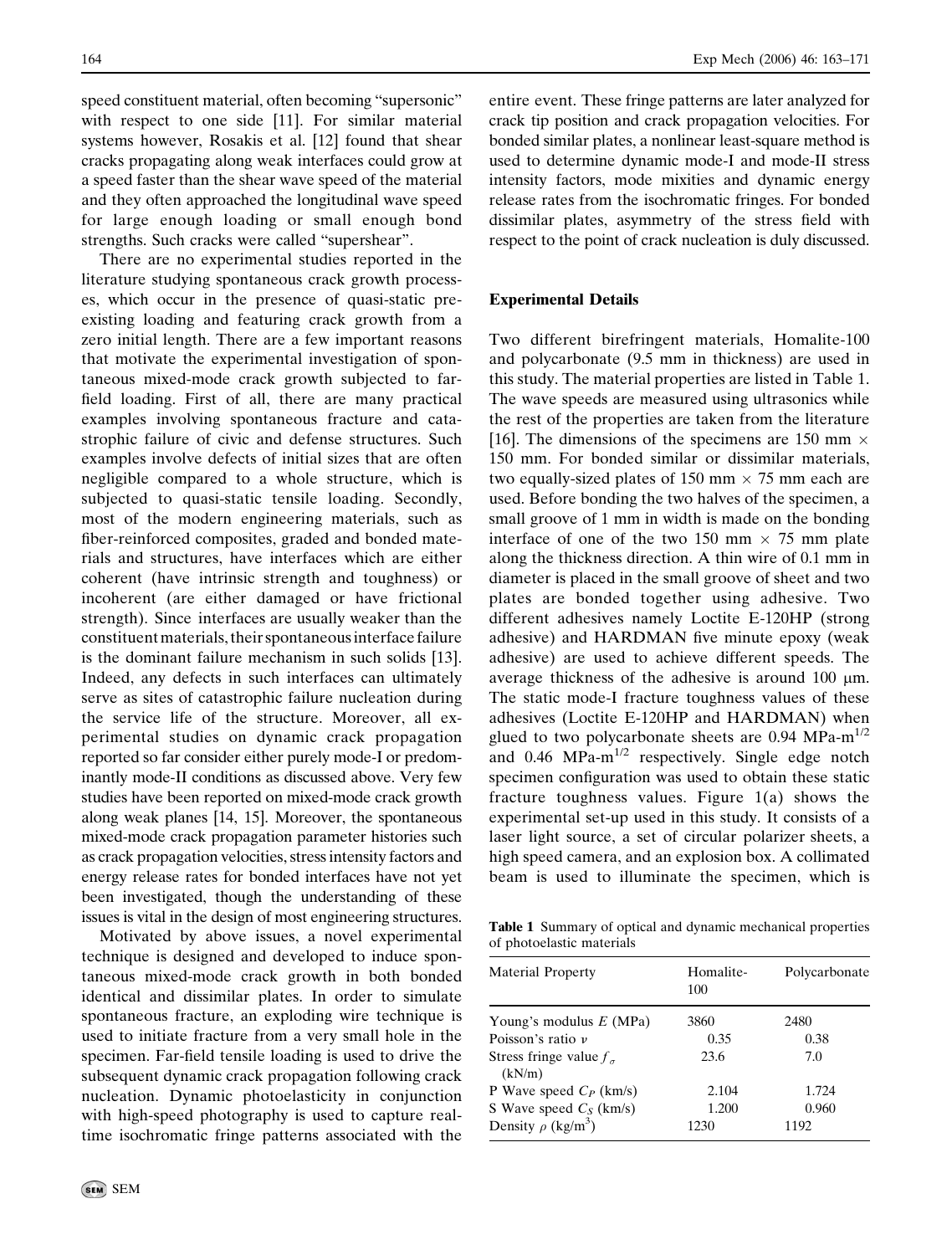



sandwiched between the two circular polarizer sheets. The explosion box provides the electric energy to explode the wire, which is the critical part of the design of this spontaneous fracture configuration. The details of the explosion box were duly discussed in a previous paper [17]. The electronic explosion results in an expanding plasma wave. For the bonded specimen, this explosion creates a small crack along the interface if the toughness of the adhesive is much lower than that of the material. Under large enough static farfield loading, this initial small crack is unstable and will propagate. Upon sending the high electric energy in to the exploding wire, the explosion box also sends a triggering signal to the high speed camera. The camera system (Cordin 220) is able to capture the images at a framing rate of 100 million frames per second with exposure times as low as 10 nanoseconds. In this study, the high speed camera is operated at a much slower speed, around 0.2–0.4 million frames per second. Figure 1(b) shows the photograph of an isochromatic fringe pattern generated by an explosion at an incoherent interface between two plates. A specially designed tensile fixture is used to obtain static far-field loads.

## Experimental Results of Spontaneous Fractures Along Bonded Similar Materials

A series of experiments was performed to observe the spontaneous mixed-mode crack propagation phenomenon along the bonded polycarbonate plates. In this study, three different inclination angles of interfaces, namely  $\alpha = 30^{\circ}$ ,  $35^{\circ}$ ,  $40^{\circ}$  are considered. A typical photoelastic fringe pattern (isochromatics) of the specimen ( $\alpha = 35^{\circ}$ ) a few microseconds after initiation of the explosion is shown in Fig. 2. The explosion initiation point, the few isochomatic fringes associated with far-field tensile loading and the fringes generated upon nucleation of the crack at the explosion point are indicated in the figure. In analyzing the experiments, the fringe numbers of the isochromatics associated with the static far-field tensile loading before the explosion are counted. These fringe numbers are later used in analyzing the fringes of the propagating crack tip and for determining fracture parameters such as mode-I, mode-II stress intensity factors and energy release rates. As is obvious from Fig. 2 that the crack tips associated with small amounts of crack growth are obscured by the plasma generated by the explosion.

### Isochromatic Fringe Patterns

A set of isochromatic fringe patterns for all three cases of  $\alpha = 30^{\circ}$ , 35°, and 40° as is shown in Fig. 3. For each case, images corresponding to two crack lengths are displayed. The far-field tensile load applied in all three cases is 8 MPa. Loctite E-120HP (strong adhesive) is used to bond the two halves of the polycarbonate plates. Upon nucleation, the crack propagates along both directions opposite to the center of the specimen.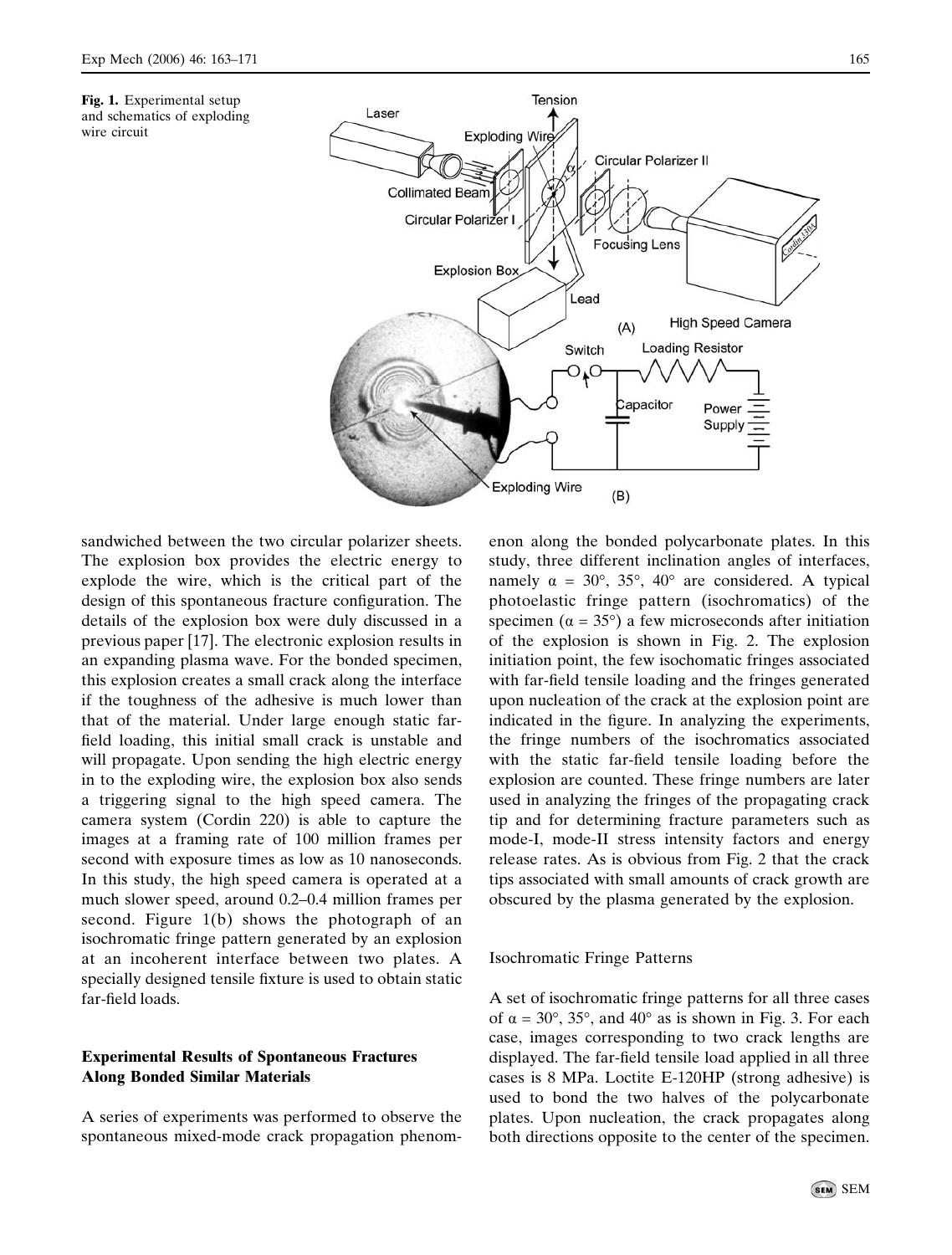Fig. 2. Photoelastic fringe pattern of far-field loaded specimen upon initiation of the explosion

Isochromatics associated with Dynamic loading and initiated crack



Isochromatics associated with static far-field load

Explosion and crack initiation point

Fig. 3. Isochromatic fringe pattern associated with crack propagation along inclined planes of three different inclination angles (Black circles in all pictures represent a scale of 6.25 mm)





 $\alpha = 30^{\circ}$ 







 $\alpha = 35^{\circ}$ 



 $\alpha = 40^{\circ}$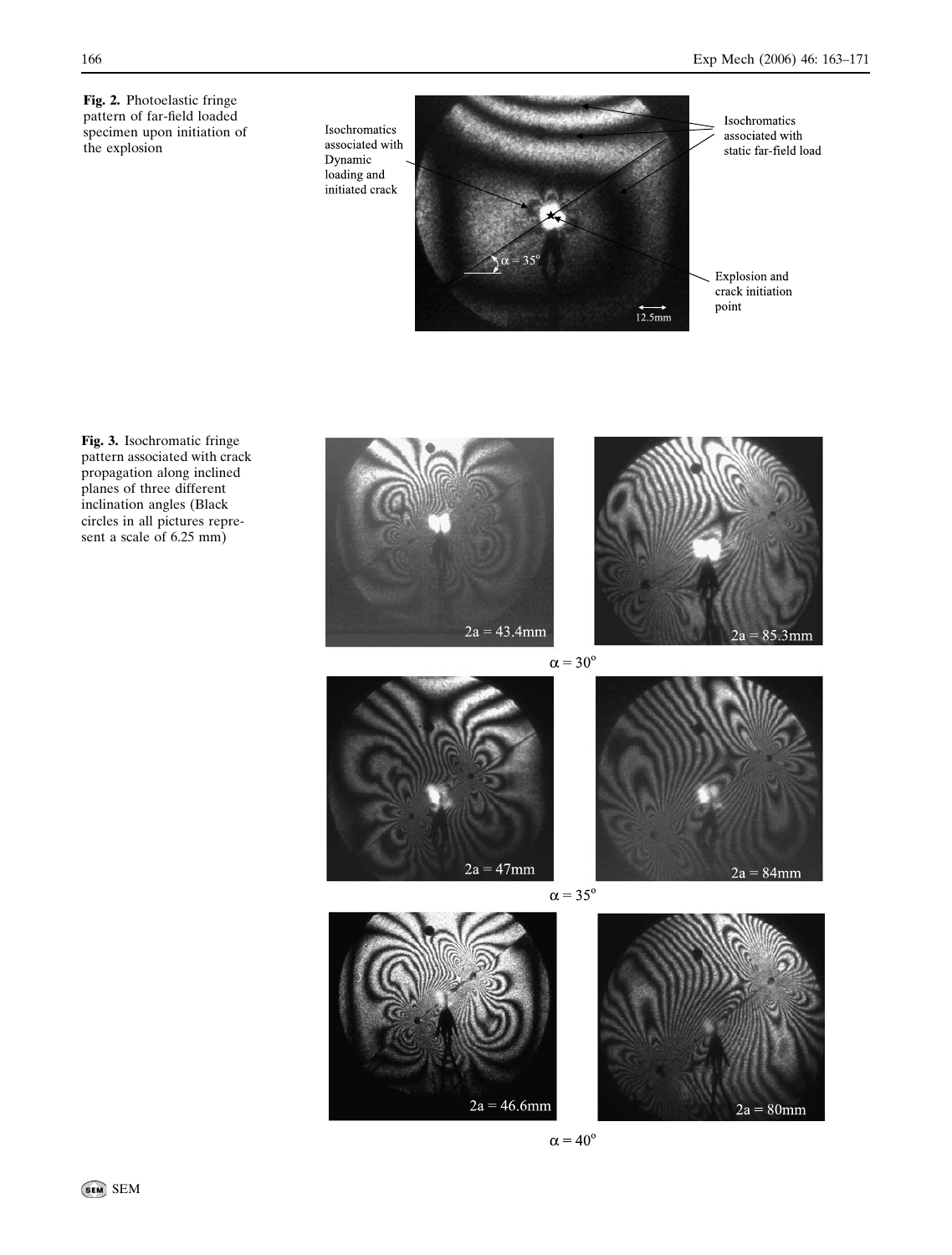Fig. 4. Isochromatic fringes associated with two different adhesives of  $\alpha = 40^{\circ}$ : (a) "Strong" adhesive; (b) "Weak" adhesive



Accurate crack tip positions for the propagating cracks can be inferred by the location of small shadow spots corresponding to a traveling stress singularity as well as from the increased concentration of focused isochromatics at the crack tip. These are clearly visible in the figure. It can be observed from the fringes that for all three inclination angles as the crack length inreases, the size of the isochromatic loops and the number of fringes



Fig. 5. Crack tip position history of two different adhesives of  $\alpha = 40^\circ$ : (a) "Strong" adhesive; (b) "Weak" adhesive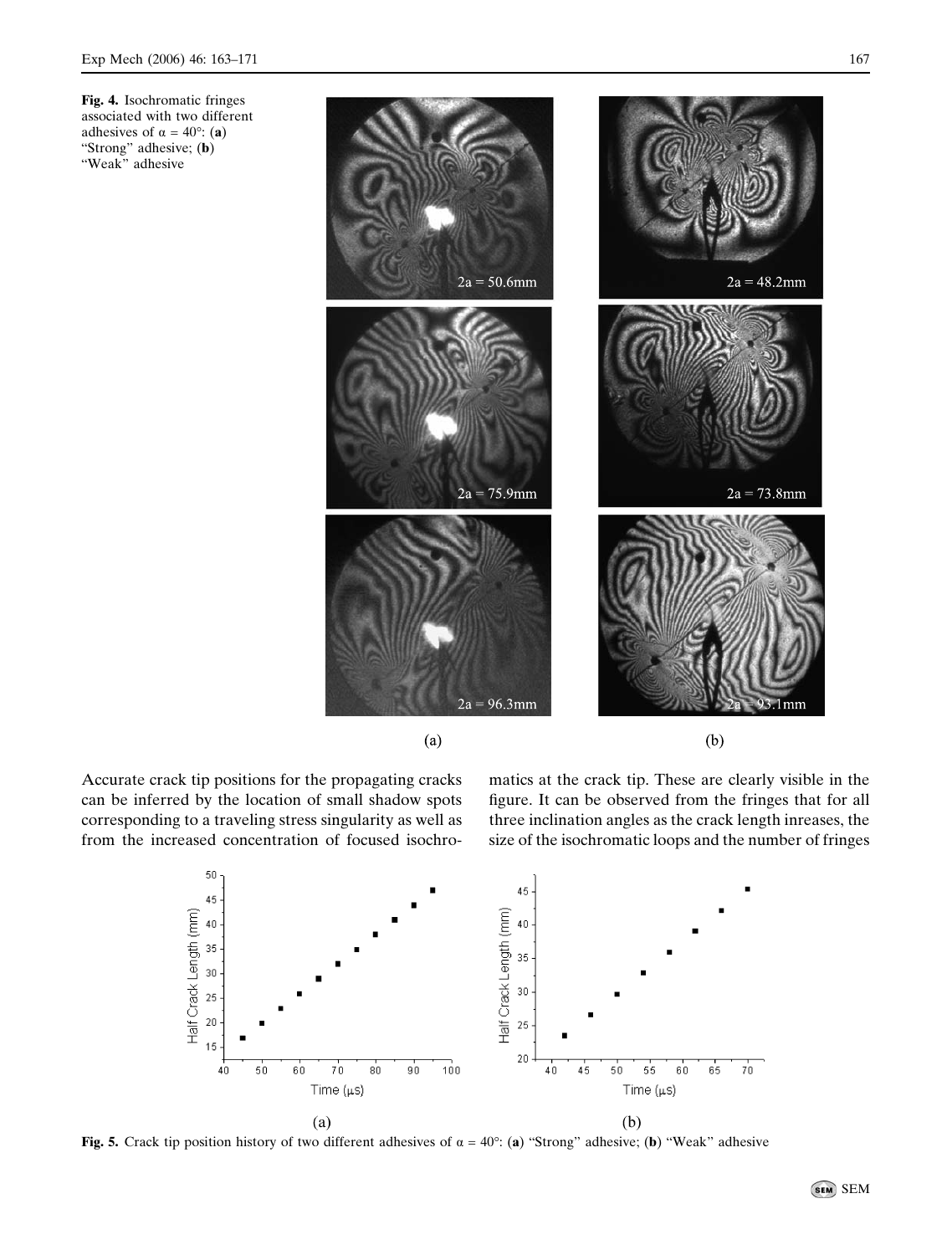

Fig. 6. Stress intensity factors history of two different adhesives of  $\alpha = 40^\circ$ : (a) "Strong" adhesive; (b) "Weak" adhesive

also increase around both crack tips. The increase in size and number of these fringes represent the increase in stress intensity around the crack tip. It can also be observed from Fig. 3 that the fringes are anti-symmetric with respect to crack nucleation point.

In the following sections, experiments of two different crack tip velocities for the geometry featuring,  $\alpha = 40^{\circ}$  are discussed. These velocities are achieved by changing the adhesive strength (toughness of the bond) while keeping the constant far-field tensile load of 8 MPa. Figure 4 displays the isochromatic fringe patterns at various crack lengths for these two different adhesives. These fringes are later analyzed to obtain crack tip position, crack velocity, and fracture parameters.

#### Crack Tip Position and Crack Velocity

The crack tip positions associated with the propagating crack tips are obtained from extrapolating to the center of the shadow spot surrounding each tip. The crack tip positions as a function of the time for two cases of  $\alpha = 40^{\circ}$ , and corresponding to a "strong" and a "weak" adhesives respectively are shown in Fig.  $5(a)$ and 5(b). It can be seen from these figures that, the crack tip velocities for both cases are constant within the error of the experimental mea surement. The propagation velocity for the case of "strong" adhesive in Fig. 5(a) is approximately 600 m/s, for both crack tips. The propagation velocity for the "weak" adhesive specimen in Fig. 5(b) is approximately 790 m/s. It is important to mention here that the crack tips accelerate almost instantaneously to a constant velocity upon nucleation of the dynamic fracture event. We are not able to exactly quantify the acceleration phase because the crack tip location is obscured by the explosion plasma at the early stages of the event.

## Dynamic Stress Intensity Factors and Energy Release Rate

Asymptotic crack tip stress fields for steady-state crack propagation [18] combined with the stress optic law, as



Fig. 7. Energy release rate history of two different adhesives of  $\alpha = 40^\circ$ : (a) "Strong" adhesive; (b) "Weak" adhesive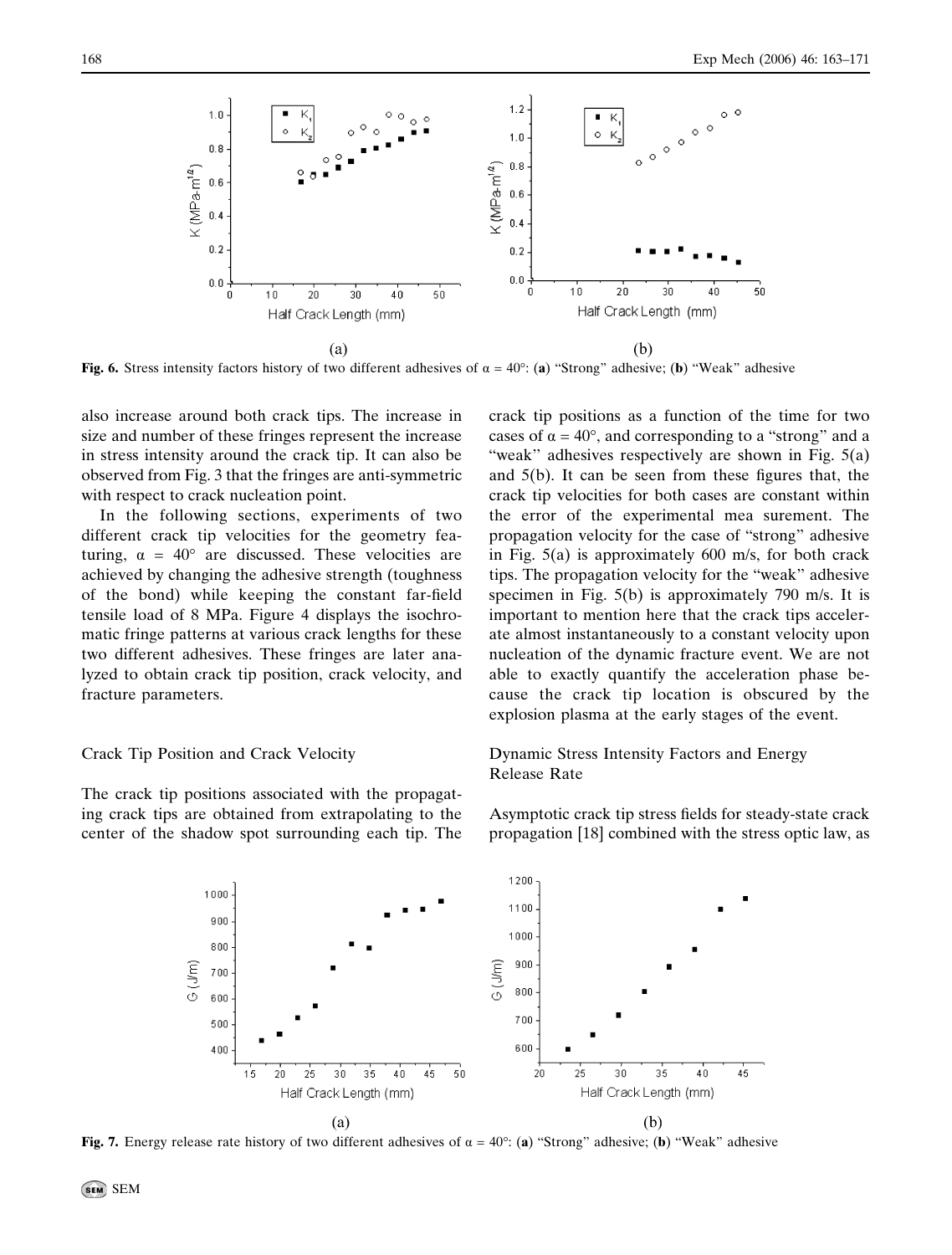

given below in the Eq. (1), define the isochromatics at a given point around the crack tip as follows:

$$
\tau_{\text{max}} = \frac{\sigma_1 - \sigma_2}{2} = \frac{Nf_\sigma}{2h} \tag{1}
$$

In the above equation,  $\tau_{max}$  is the maximum shear stress,  $\sigma_1$  and  $\sigma_2$  are maximum and minimum principal stresses respectively, N is the fringe order,  $f_{\sigma}$  is material fringe constant, and  $h$  is thickness of the specimen. The fringe orders of a selected set of points was be obtained from the photographs, and the dynamic mode-I and mode-II stress intensity factors,  $K_I^d$  and  $K_{II}^d$ , values were determined from these points using a non-linear least-squares method in conjunction with the Newton–Raphson technique [16].

The variation of dynamic mode-I and mode-II stress intensity factors histories as a function of the right hand crack tip position for both "strong" adhesive (crack velocity: 600 m/s or 62.5% of  $C_s$  of polycarbonate material) and "weak" adhesive (crack velocity: 790 m/s or 83% of  $C_s$  of polycarbonate material) are shown in the Fig. 6. It can be observed from the Fig. 6(a) that both mode-I and mode-II stress intensity

factor values increase as the crack length increases. As discussed previously in the above sections, since the size of the isochromatic loops and number of fringes increase as the crack length increases, it can be expected that both mode-I and mode-II stress intensity factor values increase as the crack length increases. The average mode mixity [arc tan  $(K_{II}^d/K_I^d)$ ] of the propagating crack associated with "strong" adhesive is around 48.24°. In case of crack propagation along the "weak" adhesive with a velocity of 790 m/s  $(0.83C<sub>s</sub>)$ of polycarbonate material), mode-II stress intensity factor values are much higher than mode-I stress intensity factor values. The much higher values of mode-II values might be anticipated in advance if one observes the asymmetry of the fringe pattern implies highly predominantly shear crack propagation of high mode mixity as reported in case of crack propagation along bimaterial interfaces [19]. The average mode mixity [arc tan  $(K_{II}^{d}/K_I^d)$ ] of the propagating crack associated with "weak" adhesive is around 79.3°.

The dynamic mode-I and mode-II stress intensity factors values as well as crack tip velocities are used to determine the dynamic energy release rate for



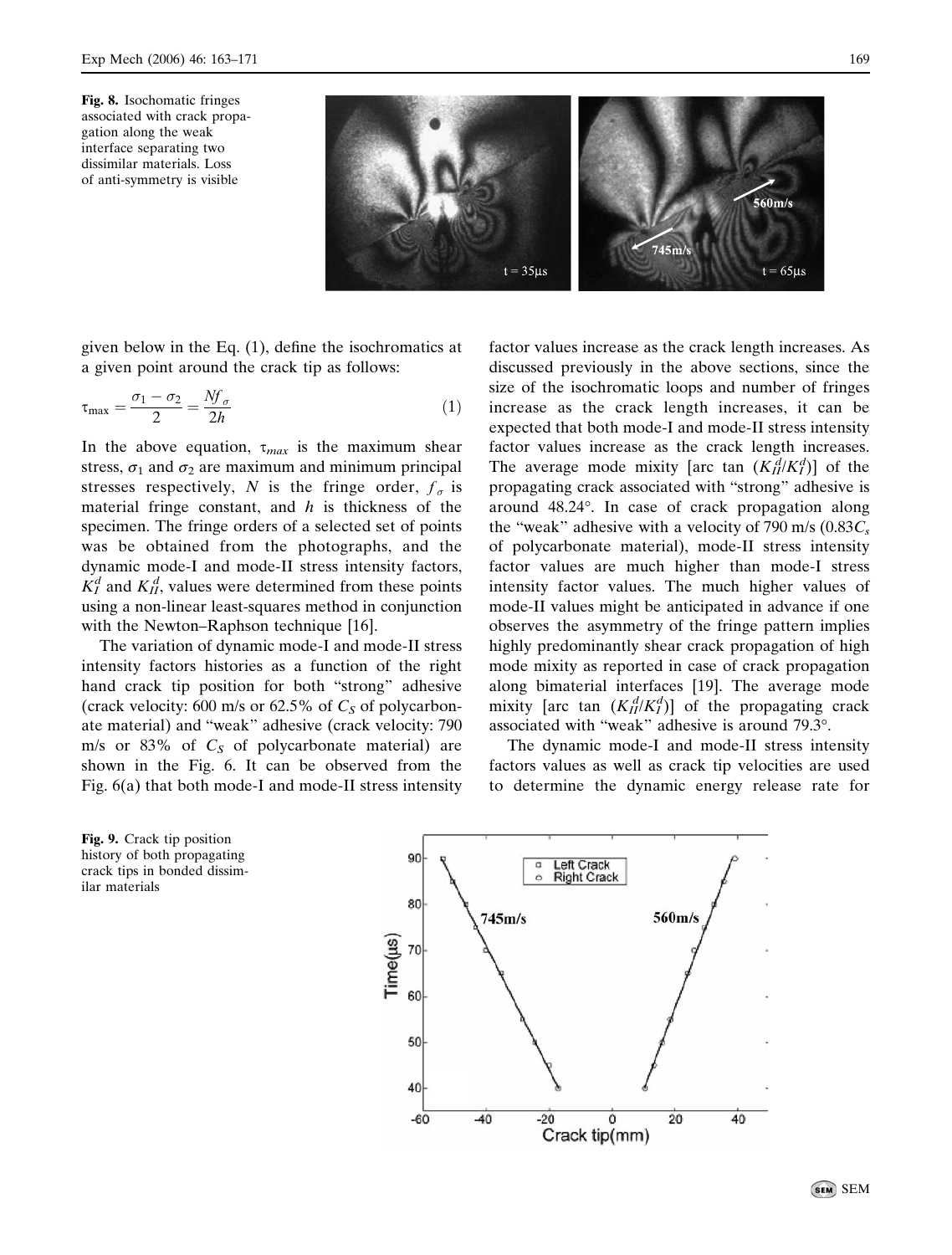both cases. The variation of energy release rate as a function of crack length is shown in the Fig. 7. For both cases, the dynamic energy release rate increases proportionately as the crack length. It implies that the interfacial resistance to spontaneous fracture propagation may not be a constant.

## Experimental Results for Spontaneous Fracture in Dissimilar Materials

A preliminary experimental study has been conducted to study the spontaneous fracture and crack propagation along the weak bond separating two dissimilar materials. As discussed above, two different materials, Homalite-100 and polycarbonate are utilized and "weak" adhesive (HARDMAN epoxy) is used to bond these plates. As shown in Table 1, there is a 25% difference between the shear wave speeds of the two solids. Since both materials are photoelastic solids, isochromatic fringes can be seen from both halves of the specimen. Figure 8 shows the isochromatic fringes associated with a mixed-mode crack propagating along the bimaterial bond. The inclination angle is  $\alpha = 30^{\circ}$ . The far-field tensile load applied in this case is 7 MPa. As clearly shown in the figure, the Homalite-100 half (upper half) has a considerably smaller number of fringes compared to the polycarbonate half (lower half). This is because the material fringe constant of Homalite-100 is almost three times higher than that of polycarbonate as given in Table 1. It can also be noticed from the figure that the stress field of the two crack tips is completely asymmetric with respect to the crack nucleation point. This is unlike the previous case of identical bonded plates where almost perfect antisymmetry was observed. The shape and size of the resulting isochromatic fringes are different around the two crack tips. The crack tip positions associated with the propagating crack tips are obtained from extrapolating to the center of the shadow spot surrounding each tip. Figure 9 shows the crack tip position as a function of time for both crack tips. The left crack tip is propagating at constant velocity of 745 m/s, while the right crack tip is traveling at a constant velocity of 560 m/s. The crack velocity difference can be attributed to the fact that two crack tips propagate at opposite directions, to the directions of shearing of the more compliant of the two sides of the bimaterial combination. As a result of this, the sign of the vertical crack face displacements resulting because of the normal to shear coupling effects is opposite at the two tips. This is believed to retard or to enhance crack growth in a manner consistent to the experimental observations.

Equivalent phenomena have been observed in relation to frictional interfacial crack under combined shear and compression [20] and dynamic shear rupture occurring along frictional interfaces separating Homalite-100 and Polycarbonate plates [21].

## **Conclusions**

A novel experimental configuration has been designed to induce "spontaneous," mixed-mode fracture propagation along bonded similar and dissimilar plates. Two bond strengths have been considered. For similar bonded plates, the crack tip stress fields are antisymmetric and the crack velocities are always found be sub-Rayleigh and constant within each experiment. These speeds are also the same for both crack tips. However the magnitude of these velocities varies with the strength of the adhesive and is a larger percentage of the Rayleigh wave speed as the bond strength decreases. The dynamic energy release rate is found to vary linearly with crack length. For dissimilar materials, the anti-symmetry of stress field and crack growth velocities are clearly broken.

Acknowledgments The authors would like to acknowledge the support of the Office of Naval Research (ONR) through grant number N00014-03-1-0435 (Dr. Y.D.S. Rajapakse, project monitor). Helpful discussions with Prof. G. Ravichandran from Caltech, with Prof. A. Shukla from University of Rhode Island and with Prof. L.B. Freund at Brown University are also acknowledged.

#### References

- 1. Ravichandar K, Knauss WG (1984) An experimental investigation into dynamic fracture .1. Crack initiation and arrest. Int J Fract 25(4):247–262.
- 2. Ravichandar K, Knauss WG (1984) An experimental investigation into dynamic fracture .4. On the interaction of stress waves with propagating cracks. Int J Fract 26(3):189–200.
- 3. Ravichandar K, Knauss WG (1984) An experimental investigation into dynamic fracture .3. On steady-state crackpropagation and crack branching. Int J Fract 26(2):141–154.
- 4. Ravichandar K, Knauss WG (1984) An experimental investigation into dynamic fracture .2. Microstructural aspects. Int J Fract 26(1):65–80.
- 5. Ravichandran G, Clifton RJ (1989) Dynamic fracture under plane-wave loading. Int J Fract 40(3):157–201.
- 6. Washabaugh PD, Knauss WG (1994) A reconciliation of dynamic crack velocity and Rayleigh-wave speed in isotropic brittle solids. Int J Fract 65(2):97–114.
- 7. Lambros J, Rosakis AJ (1995) Development of a dynamic decohesion criterion for subsonic fracture of the interface between two dissimilar materials. Proc R Soc Lond A451:711–736.
- 8. Lambros J, Rosakis AJ (1995) Dynamic decohesion of